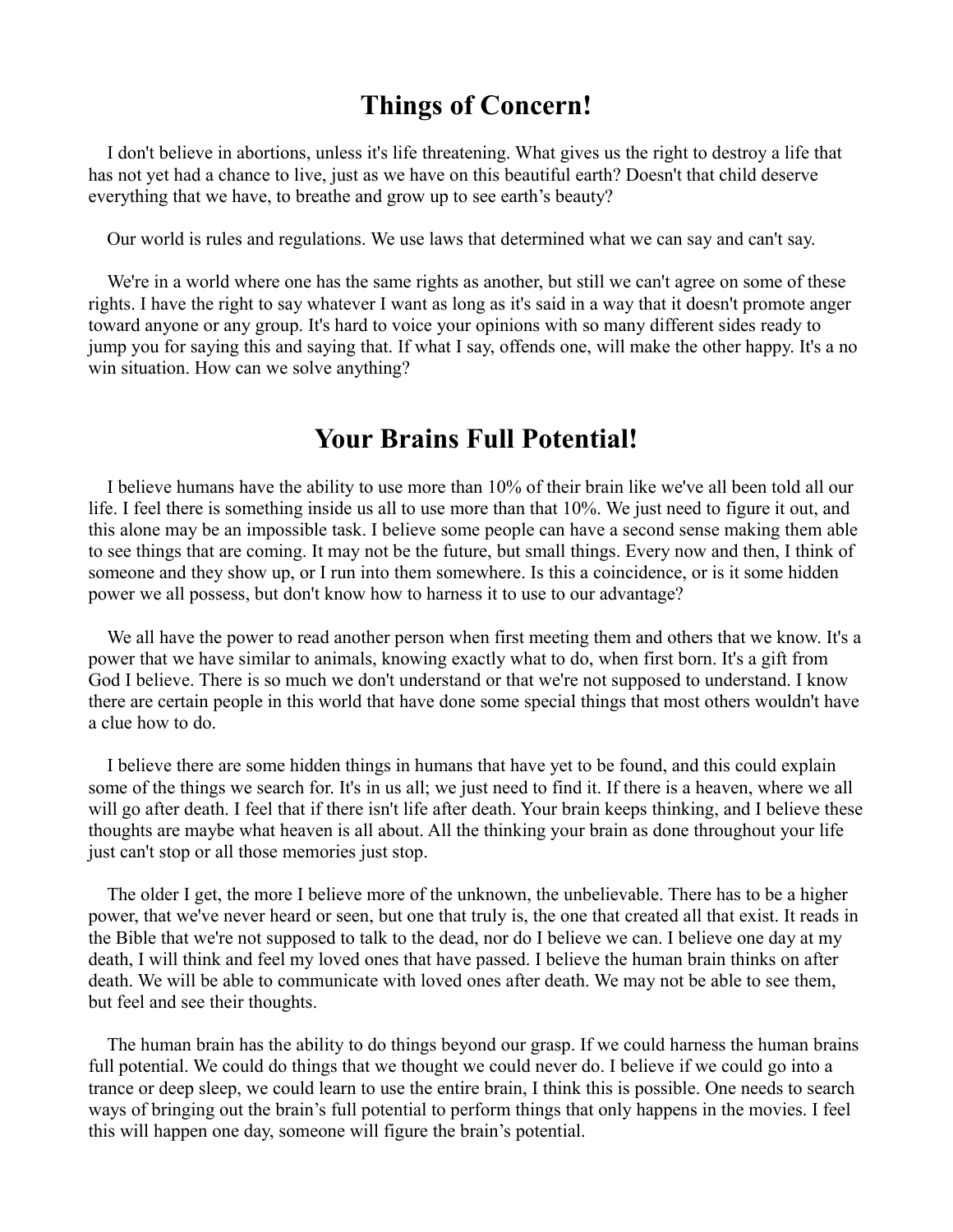We've already seen some special humans with the ability to play the piano, some are blind, artistic, with the ability to perform in ways that an intelligent person could not. These people are of something that I believe God as touched, for God has a heart for handicap people, and gives some of them special talents.

I also believe God gives them the ability to go through life with their disabilities without letting it stop them from achieving their life goals, and I have seen many doing just that. This is something special, a gift from God, who looks after these special humans.

Humans in today's world are so wrapped up in the everyday things that keep us all from using more than 10% of the brain, because we watch way too much television, play video games, surfing the net, and worry about how we can pay the bills. There is more tension on humans today than there was 20 years ago. This is because we see and hear so much more information because of the networks of the internet, and cable television that keep us from using all of our brain, with less thought and effort. God may have given some of us special powers that we don't even know we have. We must learn these powers.

I believe that God has all the power that the Bible talks about. He didn't give us all these powers because this would be a dangerous place for us all to live with such powers. He planned out all that we have and how we live.

God will never be believed by those of you that can't think beyond your logical thinking in the ways that most scientists and astronomers think, only to believe that earth and humans were created by it, or humans came from monkeys, that eventually started walking and talking. No one can explain how everything is so well planned with no flaws whatsoever. That earth has everything we need to thrive, beauty, air, water, food, with seasons all performing their duties to sustain our life on earth, and has been going now for probably a lot longer than the scientist say. I believe some of us have certain powers that will answer many questions about us humans, and the earth we live on. I'm not saying this power will be disappearing, or magic, but, the ability to use more than 10% of the brain.

I don't understand why this has not been mentioned much, because while searching for how, why and when earth was created, instead of searching for why this world works as it does, with all that we need. This is the question. Is it beyond our realm of knowledge to really find the answers, or is it that another power has made it so perfect as to never let it be known. This is for God only to know. Learn whatever kind of power you may have to use more than 10% of your brain.

Is there a hell? Will we go to hell when we sin, after we die, like the Bible says, throughout eternity? I believe hell is on earth today, and after death, and you can see it when you hear of a murdered victim, and the murderer getting caught and going to jail. All those doing crimes are living in hell now, and all those that commit these crimes suffer. The drug dealers live and die by the drugs and guns. You hear this everyday on the news. These people are suffering hell at this very moment.

People of all types are living with no compassion for human life, those that would take a life for a few dollars not to be caught, and think they got away with it, but did they really get away with it? Nobody may know that you committed a crime of murder, home invasion, rape, or robbery, but God knows and beware, don't think you got away with it, only left alone for a while to eventually get your due that is coming to you. Somewhere in your life, you'll pay for your wrong deeds. Don't think for a minute you got away with it. When you're before God, don't tell him you didn't do anything, because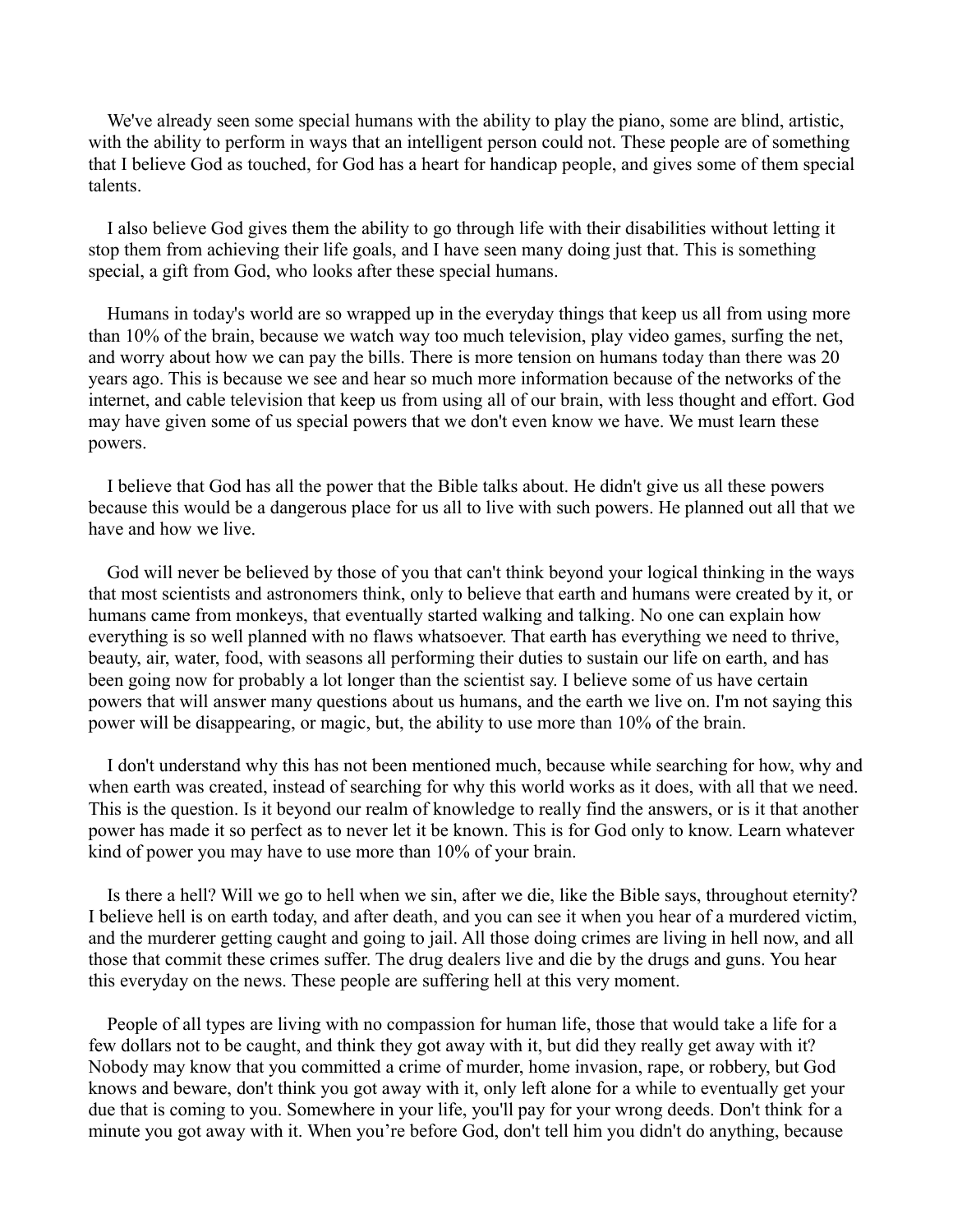he knows all and everything we all do and did all our lives. I say stop all crimes against human citizens and love thy neighbors as your own family, for you will meet your victim again someday upon the return of the highest one to answer for all bad deeds.

 If you think badly, you'll be punished with bad. Even if you don't act on bad, thinking of doing bad is bad. Anyone can kill and is very capable of taking a life, but most won't cross that line to do such a bad deed, because of compassion for others. They were brought up not to kill, rape and rob. If one kills, it's because they have no compassion for human life and only think of themselves, with no consideration of the victim's loved ones, without any remorse.

We'll all be punished for any and all bad deeds that we do throughout our life without mercy. Those of you that have committed such crimes as murder, rape and robbery, should give yourself up now, to do your time, and maybe God will have mercy on your soul, for getting punished by man instead of him punishing you, which his punishment will be much worse than man's punishment. There may be time for all who commit such crimes, to only hope that God has not already planned your punishment. I'm not trying to scare, but to warn. If you don't listen, I did my part and tried.

The brain that you were given, can be used to change something good or evil, it's up to you. We can persuade others to do good or bad. If we take this ability and raise our kids better, we can change all wrong to good. We all have the ability to stop crime, and it will take some time, but it can be accomplished through raising our kids better starting from the time they begin to talk and walk. We must not show anger or hatred towards anyone. Show kids your love for others, have pets throughout your child's growing up, to have compassion for those pets, and never let your child see you being cruel to any pets, so they'll grow up with the same compassion for animals as you have. Teach them confidence, and let them know all their life, that you can do anything you want to do if you put your mind to it. Never let your child see movies that are of killing, destruction, or anything negative that promotes hatred, racism that can influence your child in anyway. Bring your children up to appreciate life on earth. Always praise them for every good thing they do. Never let them hear you say, you can't do that, because that statement has held me back for most of my life. This statement coming from a mom or dad many times growing up can devastate ones positive to a negative throughout the rest of their lives, and will keep them from achieving their goals in life. To show an example is that one positive can be of greater value than ten negatives. The positives will do more for a child growing up than any negative that mom or dad says while growing up. If all the new young families starting out now, would go by these rules of raising their children, we could wipe out crime in America in as short as ten to fifteen years. These kids of a new way of being raised would be running our world with a great outlook, and compassion for all mankind. These children would be the next generation of fearless beings that let nothing stop them from achieving anything they want to do.

I want a better world for our children and great grandchildren for many years to come; for them not to have a world of worries, but a world of positive thinkers all raised to do well and shun all evil. To have these abilities to perform in ways like no other in the history of our existence, to push forward, without negative thoughts.

*These new age children all raised right, will be a new America that every country will want to be like, and will follow.*